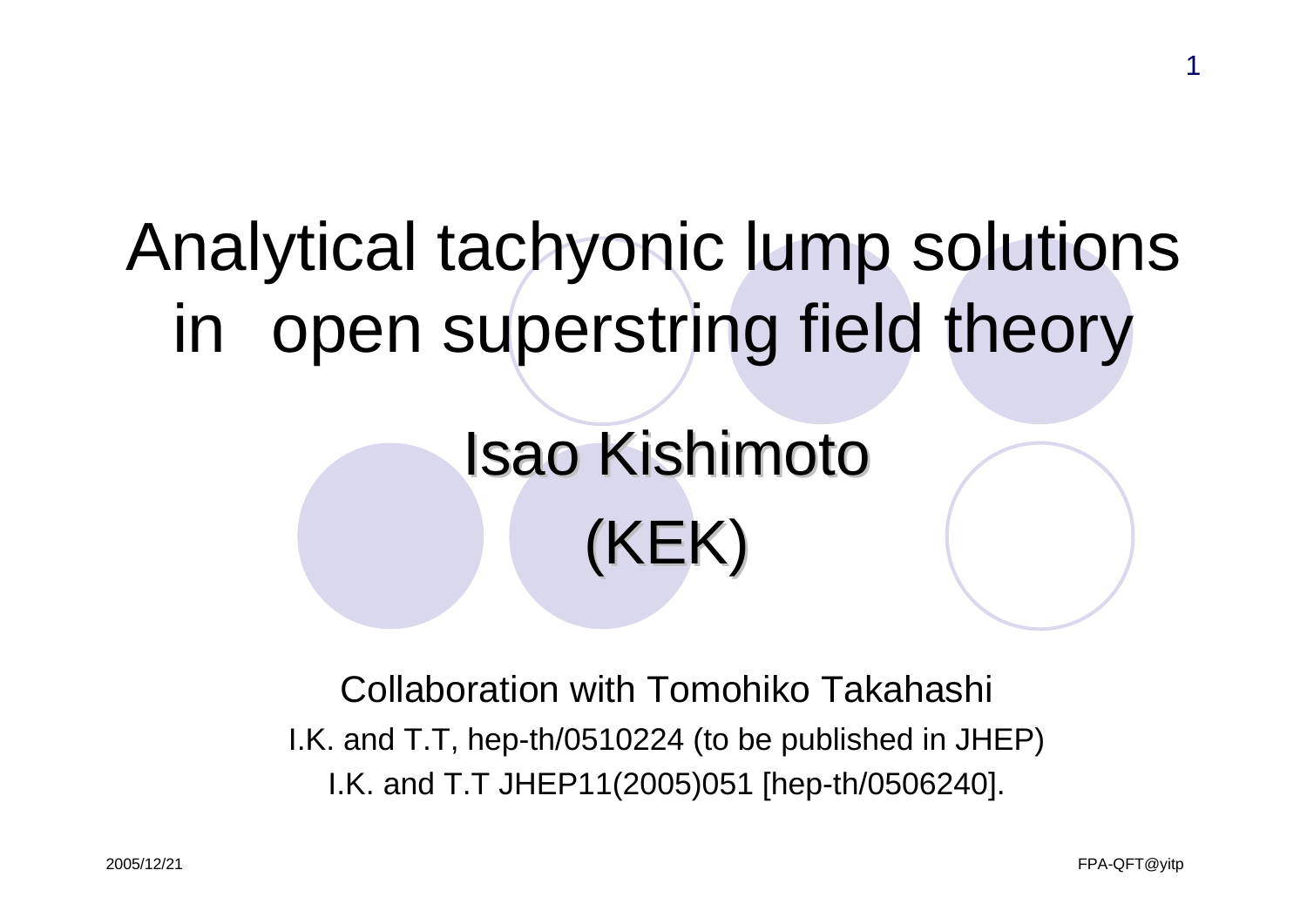### Introduction

- $\bullet$  String Field Theory (SFT) is a candidate for nonperturbative formulation of string theory.
- $\bullet$  In bosonic SFT, some phenomena such as tachyon condensation have been investigated extensively using *level truncation numerically and exact solutions analytically*.
- $\bullet$ In super SFT, similar works are done although concrete and detailed analysis is less developed than bosonic case.
- $\bullet$  *We have constructed a class of exact classical solutions to super SFT and studied their properties.*

These are a generalization of marginal solutions in Witten's bosonic cubic SFT [Takahashi-Tanimoto(2001)] :

$$
\Psi_0 = -V_L^a(F_a)I - \frac{1}{4}g^{ab}C_L(F_aF_b)I, \ \ V_L^a(f) \equiv \int_{C_{\text{left}}}\frac{dz}{2\pi i} \frac{1}{\sqrt{2}}f(z)cJ^a(z),\cdots
$$

to those in Berkovits' non-polynomial open super SFT.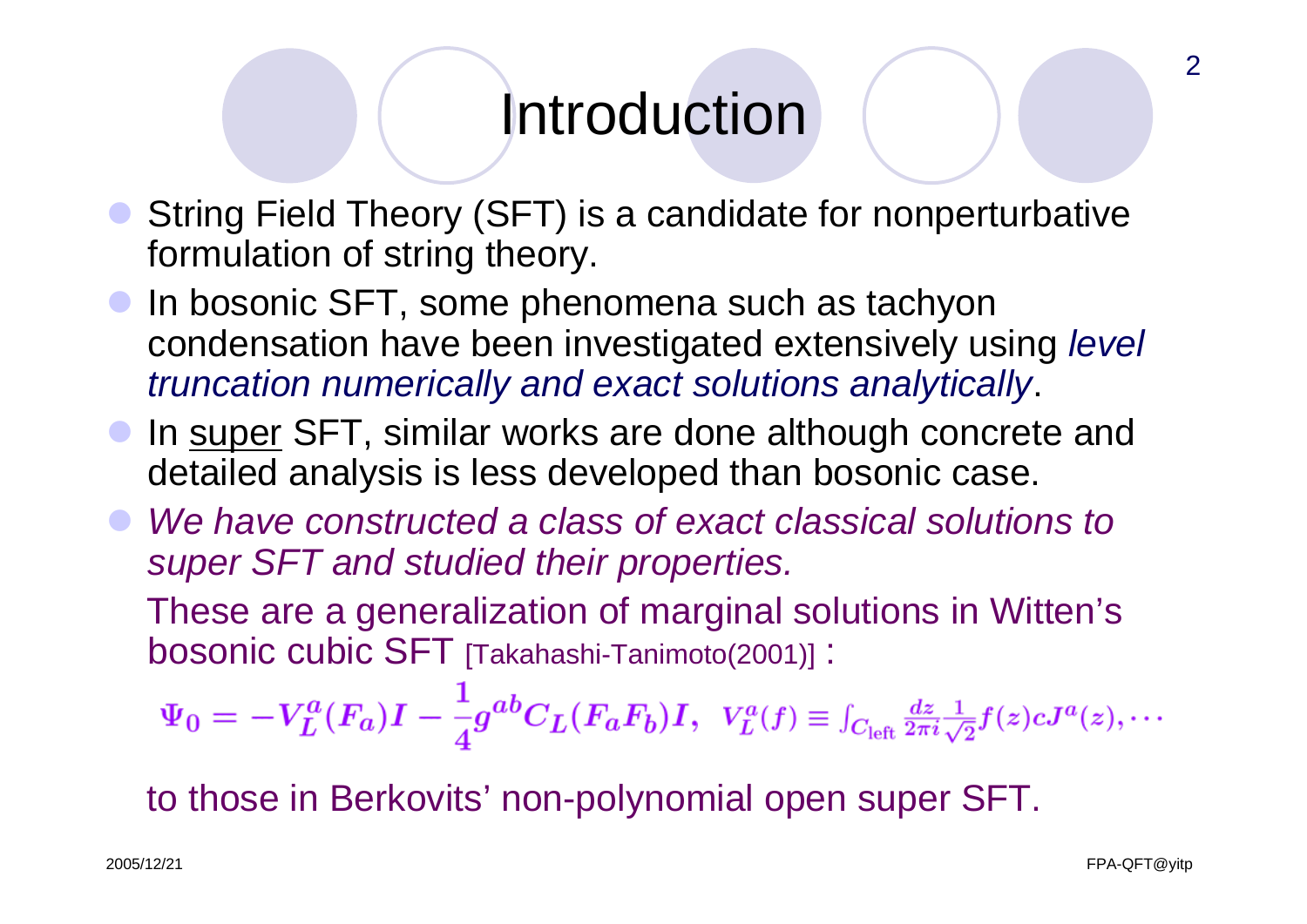## A brief review of super SFT

• We use Berkovits' open super SFT. The action for  $NS(+)$  sector is given by WZW type

$$
S[\Phi] = \frac{1}{2g^2} \langle (e^{-\Phi}Q_B e^{\Phi})(e^{-\Phi}\eta_0 e^{\Phi}) - \int_0^1 dt (e^{-t\Phi}\partial_t e^{t\Phi}) \{ (e^{-t\Phi}Q_B e^{t\Phi}), (e^{-t\Phi}\eta_0 e^{t\Phi}) \} \rangle \rangle
$$
  
\n
$$
= -\frac{1}{g^2} \int_0^1 dt \langle \langle (\eta_0 \Phi)(e^{-t\Phi}Q_B e^{t\Phi}) \rangle \rangle \longrightarrow \text{[Berkovits-Okawa-Zwiebach(2004)]}
$$
  
\n
$$
= -\frac{1}{g^2} \sum_{M,N=0}^\infty \frac{(-1)^M}{(M+N+2)(M+N+1)M!N!} \langle \langle (\eta_0 \Phi) \Phi^M (Q_B \Phi) \Phi^N \rangle \rangle.
$$

String field Φ : ghost number 0, picture number 0, Grassmann even, represented by  $X^{\mu}, \psi^{\mu}, b, c, \phi, \xi, \eta$   $(\beta = e^{-\phi}\partial \xi, \gamma = ne^{\phi})$ 

 $Q_{\rm B} = \oint \frac{dz}{2\pi i} (c(T^{\rm m}-\frac{1}{2}(\partial \phi)^2 - \partial^2 \phi + \partial \xi \eta) + bc \partial c + \eta e^{\phi} G^{\rm m} - \eta \partial \eta e^{2\phi} b)(z)$ 

$$
\eta_0 = \oint \frac{dz}{2\pi i} \eta(z)
$$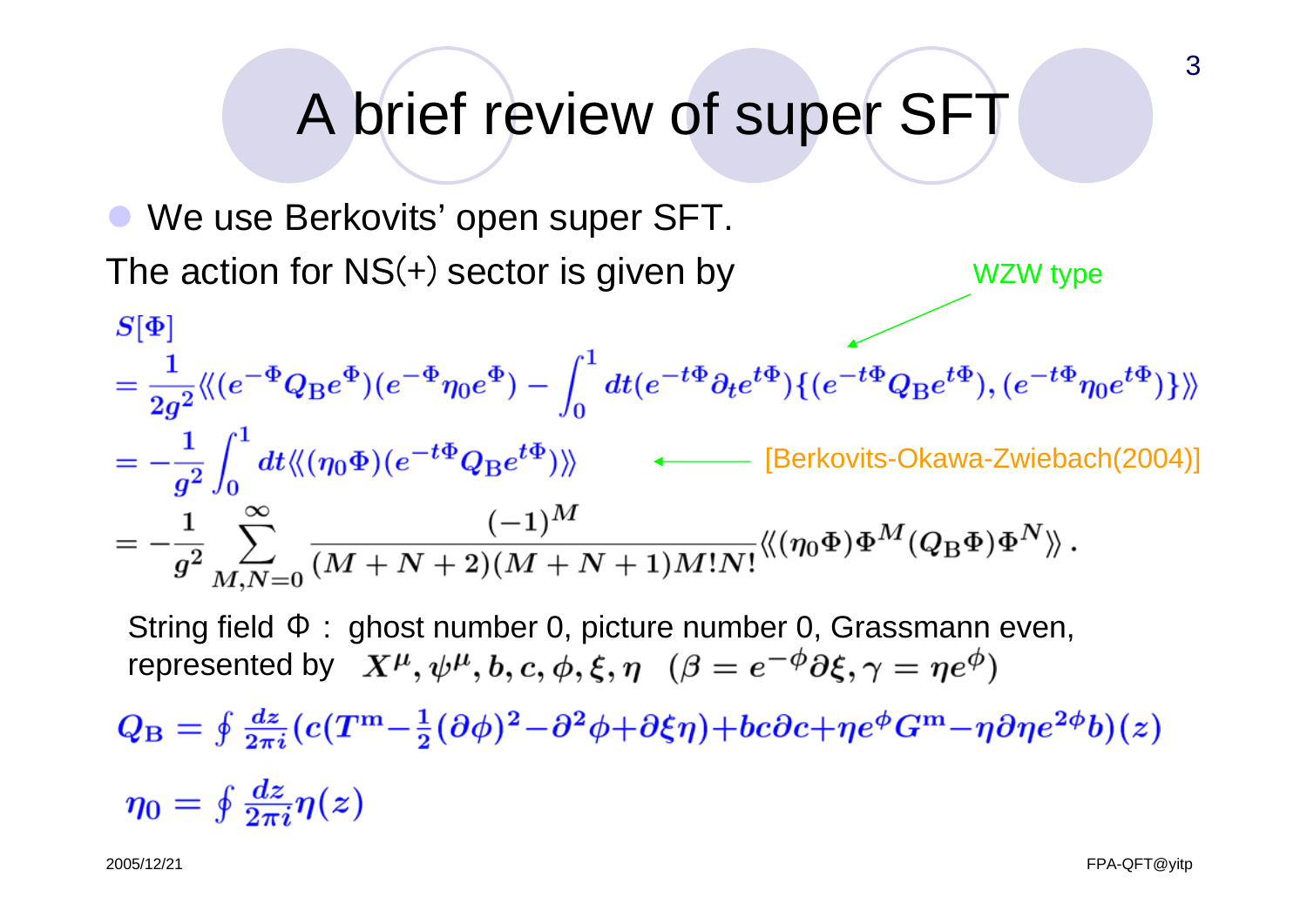$Q_\mathrm{B}, \eta_0$ such as

are derivations with respect to the star product:

 $Q_{\rm B}(A*B) = Q_{\rm B}A*B + (-1)^{|A|}A*Q_{\rm B}B$ ,  $\eta_0(A*B) = \eta_0A*B + (-1)^{|A|}A*\eta_0B$ The star product is given by 3-string vertex:  $\langle A * B | = \langle V_3 | A \rangle | B \rangle$ 

<sup>n</sup>-string vertex is defined using CFT correlator in the *large* Hilbert space:

$$
\langle V_n|A_1\rangle \cdots |A_n\rangle = \langle A_1 \cdots A_n \rangle := \langle f_1^{(n)}[\mathcal{O}_{A_1}] \cdots f_n^{(n)}[\mathcal{O}_{A_n}] \rangle
$$
  
=  $\langle A_1| (\cdots (A_2 * A_3) * \cdots * A_{n-1}) * A_n \rangle = \langle A_1|A_2 * \cdots * A_n \rangle$ 



4

2005/12/21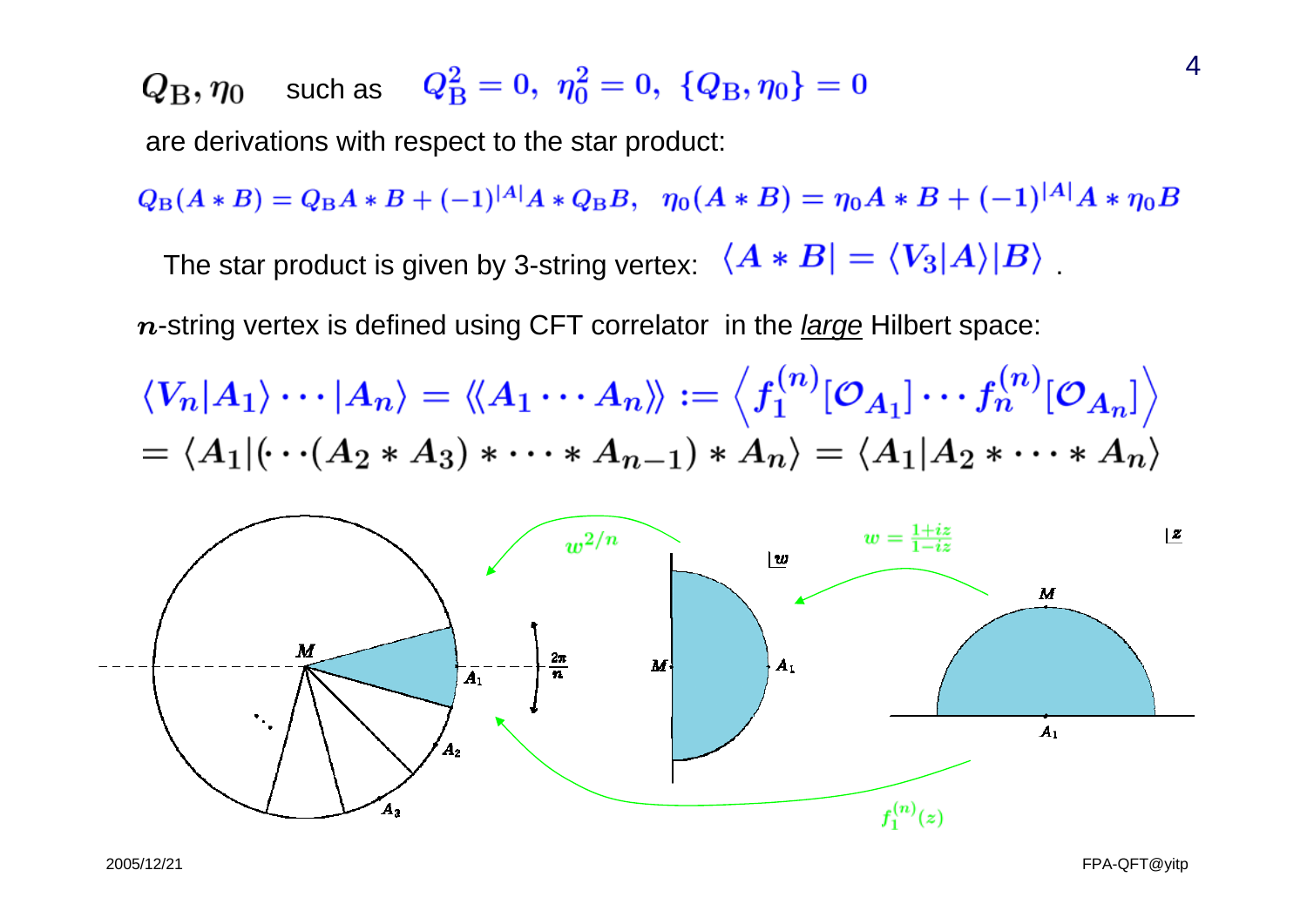• Variation of the action: 
$$
\delta S = \frac{1}{g^2} \langle \langle e^{-\Phi} \delta e^{\Phi} \eta_0 (e^{-\Phi} Q_{\rm B} e^{\Phi}) \rangle \rangle
$$

- Equation of motion:  $\eta_0(e^{-\Phi}Q_{\rm R}e^{\Phi})=0$
- $\delta e^{\Phi} = Q_{\rm B} \Lambda_0 * e^{\Phi} + e^{\Phi} * \eta_0 \Lambda_1$  Gauge transformation: •
- •Re-expansion of the action around a classical solution  $\Phi_0$ :

 $S[\Phi] = S[\Phi_0] + S'[\Phi']$  (  $e^{\Phi} = e^{\Phi_0}e^{\Phi'}$  ) where  $P[\Psi] \equiv P[\Psi]]Q_{\text{D}} \rightarrow Q'$ New BRST operator  $Q'_{\rm B}$  is a derivation such as  $Q_{\rm B}^{\prime}A=Q_{\rm B}A+e^{-\Phi_0}Q_{\rm B}e^{\Phi_0}*A-(-1)^{|A|}A*e^{-\Phi_0}Q_{\rm B}e^{\Phi_0}$ which satisfies  $Q_{\rm B}'^2=0, \{Q_{\rm B}',\eta_0\}=0$ .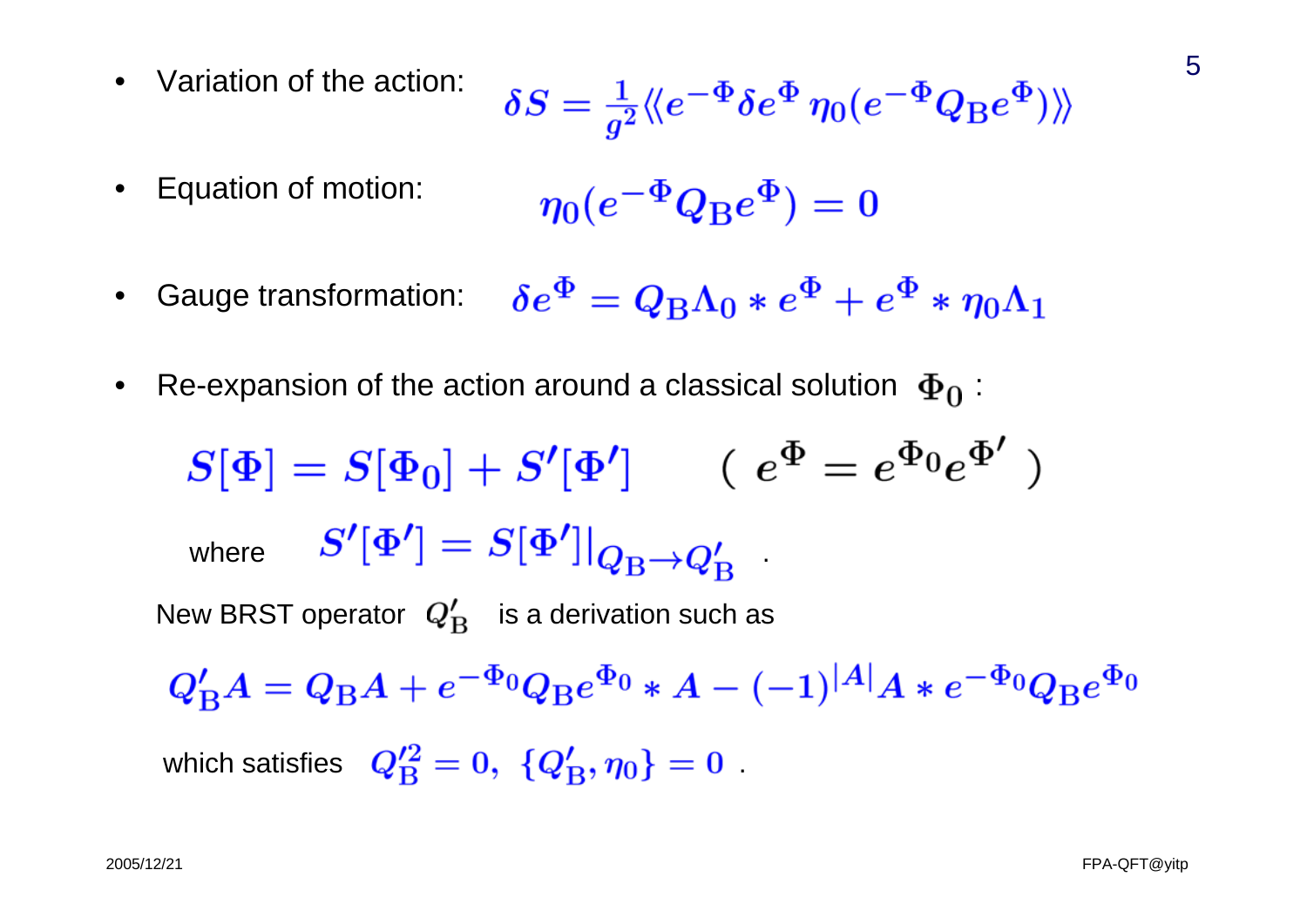### A class of classical solutions

 $\bullet$  Suppose that there exists a supercurrent associated with G : such as

$$
\begin{array}{llll}\n\psi^a(y)\psi^b(z)&\sim&\displaystyle\frac{1}{y-z^2}\Omega^{ab}\,,&\qquad&f^{ab}_{\quad c}=-f^{ba}_{\quad c},\\ \nJ^a(y)\psi^b(z)&\sim&\displaystyle\frac{1}{y-z}f^{ab}_{\quad c}\psi^c(z)\,,&\qquad&\text{where}&\qquad&f^{ab}_{\quad d}f^{cd}_{\quad e}+f^{bc}_{\quad d}f^{ad}_{\quad e}+f^{ca}_{\quad d}f^{bd}_{\quad e}=0,\\ \nJ^a(y)J^b(z)&\sim&\displaystyle\frac{1}{(y-z)^2}\frac{1}{2}\Omega^{ab}+\frac{1}{y-z}f^{ab}_{\quad c}J^c(z)\,,&\qquad&f^{ab}_{\quad c}\Omega^{cd}+f^{ad}_{\quad c}\Omega^{cb}=0\,.\\ \end{array}
$$

If ∃  $\Omega_{ab}$  such as  $\Omega^{ac}\Omega_{cb}=\delta^a_b$  , matter super Virasoro operators are given by Sugawara construction:

 $T^{m}(z) = \Omega_{ab} \cdot (J^a J^b + \partial \psi^a \psi^b) \cdot (z) + \frac{2}{3} \Omega_{ad} \Omega_{be} f^{de}_{\quad c} \cdot (J^a \cdot \psi^b \psi^c \cdot + \psi^a \cdot (\psi^b J^c - J^b \psi^c) \cdot ) \cdot (z),$  $G^{m}(z) = 2\Omega_{ab}: J^{a}\psi^{b}:(z) + \frac{4}{3}\Omega_{ad}\Omega_{be}f^{de}_{\;\;\;c}:\psi^{a}:\psi^{b}\psi^{c}::(z)\,,$ 

where the central charge is  $c^{\text{m}} = \frac{3}{2} \text{dim} G - f^{ac}_{d} f^{bd}_{c} \Omega_{ab}$ . [Mohammedi(1994)] We use  $c^{\text{m}} = 15$  case for super SFT.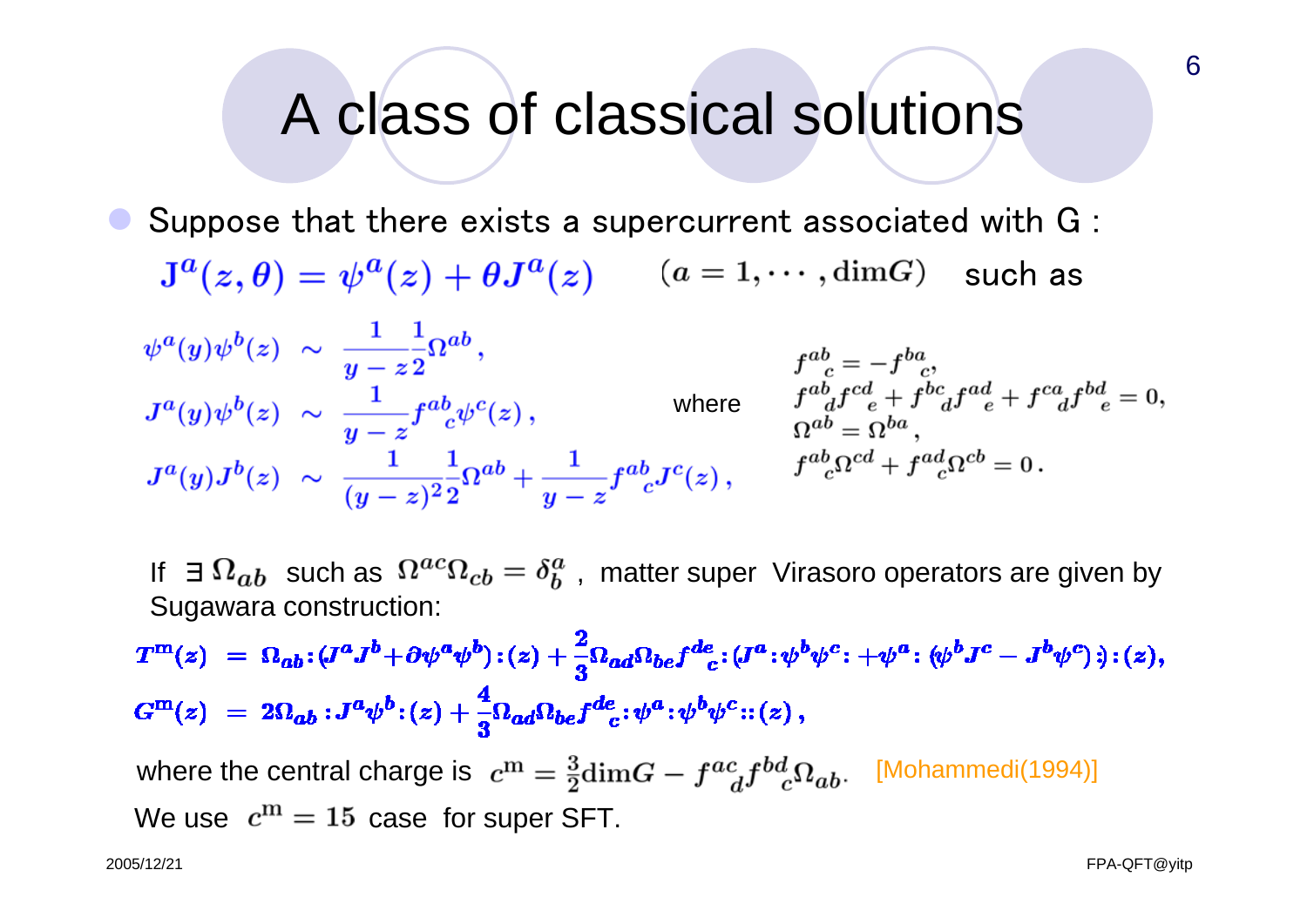In this setup, we can construct a class of solution to equation of motion:

$$
\begin{split} &\Phi_0=-\tilde{V}_L^a(F_a)I\,,\\ &\tilde{V}_L^a(F_a)\equiv\int_{C_{\rm left}}\frac{dz}{2\pi i}F_a(z)\tilde{v}^a(z),\ \ F_a(-1/z)=z^2F_a(z)\,,\\ &\tilde{v}^a(z)\equiv\frac{1}{\sqrt{2}}c\xi e^{-\phi}\psi^a(z)\,, \end{split}
$$

where  $\boldsymbol{I}$  is the identity string field given by  $\|\langle \boldsymbol{I}|\equiv \langle V_1|\rangle$  .

In fact, we can compute as:  
\n
$$
e^{-\Phi_0}Q_{\text{B}}e^{\Phi_0} = e^{\tilde{V}_L^a(F_a)}Q_{\text{B}}e^{-\tilde{V}^a(F_a)}I
$$
\n
$$
= -V_L^a(F_a)I + \frac{1}{8}\Omega^{ab}C_L(F_aF_b)I
$$
\nwhere  
\n
$$
{}^{v^a}(z) = \frac{i}{2\sqrt{\alpha'}}cJ^a(z) + \frac{1}{\sqrt{2}}\eta e^{\phi}\psi^a(z),
$$
\nwhere  
\n
$$
{}^{v^a}(z) = \frac{i}{2\sqrt{\alpha'}}cJ^a(z) + \frac{1}{\sqrt{2}}\eta e^{\phi}\psi^a(z),
$$
\n
$$
{}^{v^a}(G) = \int_{C_{\text{left}}} \frac{dz}{2\pi i}G(z)c(z).
$$
\n
$$
\implies \eta_0(e^{-\Phi_0}Q_{\text{B}}e^{\Phi_0}) = 0 \qquad \text{due to} \qquad \eta_0|I\rangle = 0
$$

Note: the vacuum energy at this solution vanishes exactly,

$$
S[\Phi_0] = \frac{1}{g^2} \int_0^1 dt \langle \langle \Phi_0 \eta_0 (e^{-t\Phi_0} Q_{\rm B} e^{t\Phi_0}) \rangle \rangle = 0.
$$

2005/12/21

FPA-QFT@yitp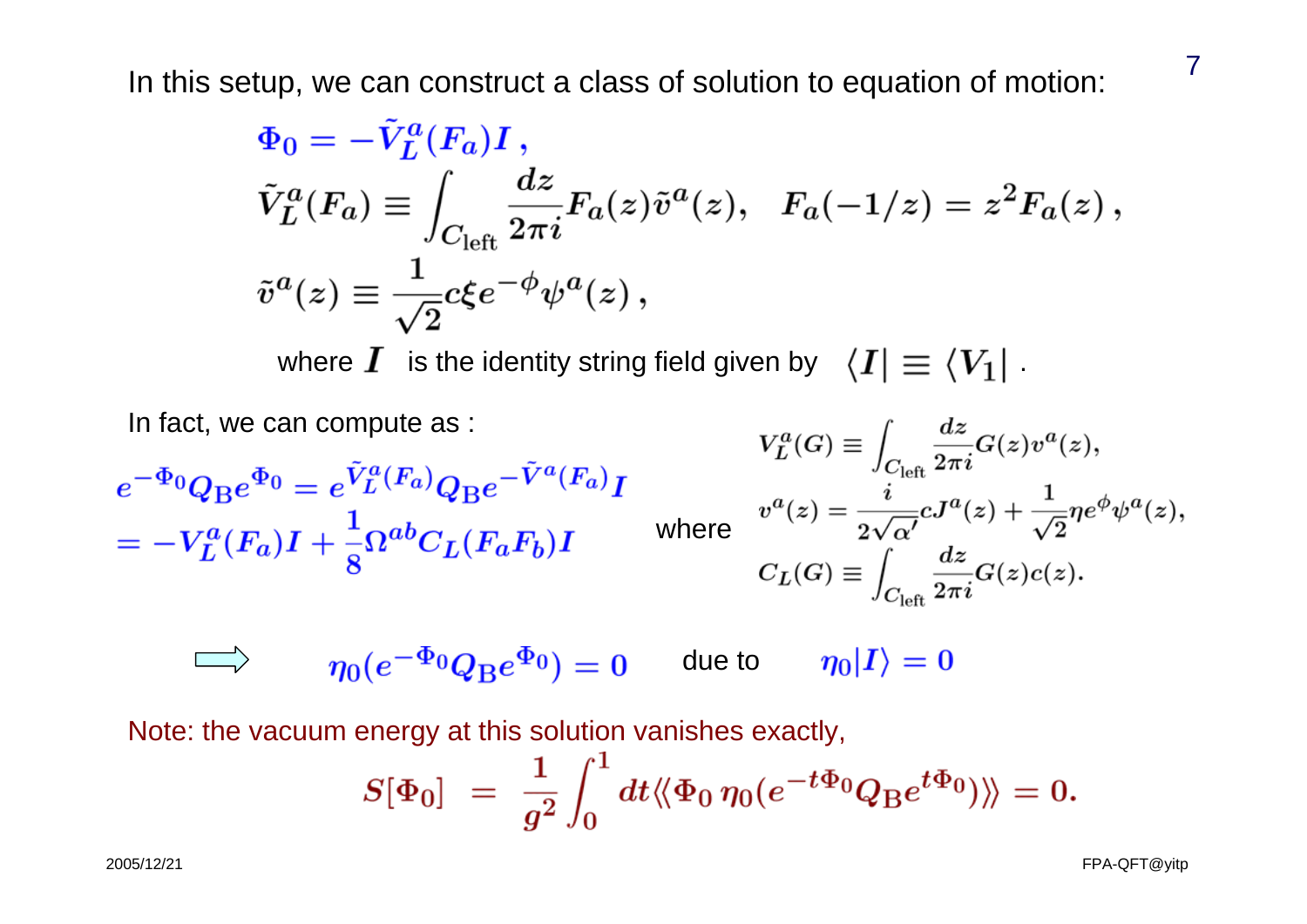#### • **Toward inclusion of GSO**(-) sector

Super SFT on a non-BPS brane [Berkovits,Berkovits-Sen-Zwiebach(2000)]

$$
\begin{array}{ll} S[\hat{\Phi}] & = \; -\dfrac{1}{2g^2}\int_0^1 dt\,\text{Tr}\langle\!\langle(\hat{\eta}_0\hat{\Phi})(e^{-t\hat{\Phi}}\hat{Q}_{\text{B}}e^{t\hat{\Phi}})\rangle\!\rangle \, ,\\[2mm] \hat{Q}_{\text{B}} & = \mathcal{Q}_{\text{B}}\otimes\sigma_3, \quad \hat{\eta}_0 = \eta_0\otimes\sigma_3 \, ,\\[2mm] \hat{\Phi} & = \Phi_+\otimes 1 + \Phi_-\otimes\sigma_1 \, , \end{array}
$$

where

(※) Algebraic property is almost the same as that in GSO projected theory.

Equation of motion:  $\hat{\eta}_0 (e^{-\hat{\Phi}} \hat{Q}_{\text{B}} e^{\hat{\Phi}}) = 0$ .

The same form as that in super SFT on BPS (GSO-projected) D-brane.

We can also construct marginal solutions in the  $GSO(-)$  sector if there exists a supercurrent with  $GSO(-)$  components.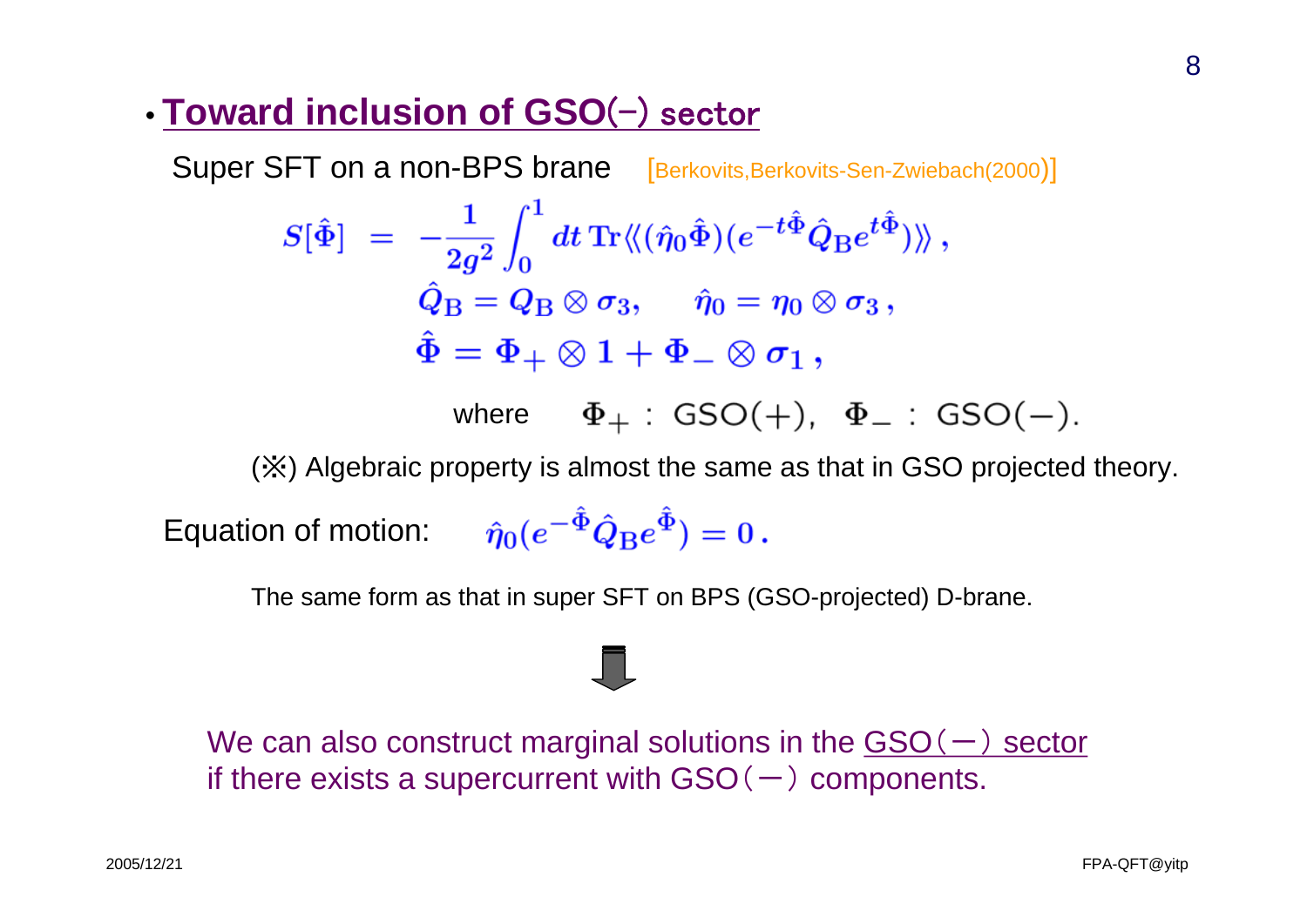# A class of GSO(-) solutions

Let us compactify  $X^9$  direction to S<sup>1</sup> with the critical radius  $R = \sqrt{2\alpha'}$ . Then, we find an SU(2) supercurrent  $J^a(z, \theta) = \psi^a(z) + \theta J^a(z)$  as

$$
J^1(z,\theta) = \sqrt{2}\sin\left(\frac{X^9}{\sqrt{2\alpha'}}\right)(z) \otimes \sigma_2 + \theta(-\sqrt{2})\psi^9 \cos\left(\frac{X^9}{\sqrt{2\alpha'}}\right)(z) \otimes \sigma_1,
$$
  

$$
J^2(z,\theta) = \sqrt{2}\cos\left(\frac{X^9}{\sqrt{2\alpha'}}\right)(z) \otimes \sigma_2 + \theta\sqrt{2}\psi^9 \sin\left(\frac{X^9}{\sqrt{2\alpha'}}\right)(z) \otimes \sigma_1,
$$
  

$$
J^3(z,\theta) = \psi^9(z) \otimes \sigma_3 + \theta \frac{i}{\sqrt{2\alpha'}}\partial X^9(z) \otimes 1.
$$

Note:  $e^{i\theta}\overline{\sqrt{2\alpha'}}$   $(n$  :odd) should be treated as "fermion."

We have assigned cocycle factors (Pauli matrices) to each component appropriately.

The above is an analogy with the SU(2) current in bosonic string theory:

$$
J^{1} = \sqrt{2} \cos \left(\frac{X^{25}}{\sqrt{\alpha'}}\right), \quad J^{2} = \sqrt{2} \sin \left(\frac{X^{25}}{\sqrt{\alpha'}}\right), \quad J^{3} = \frac{i}{\sqrt{2\alpha'}} \partial X^{25} \quad (R = \sqrt{\alpha'})
$$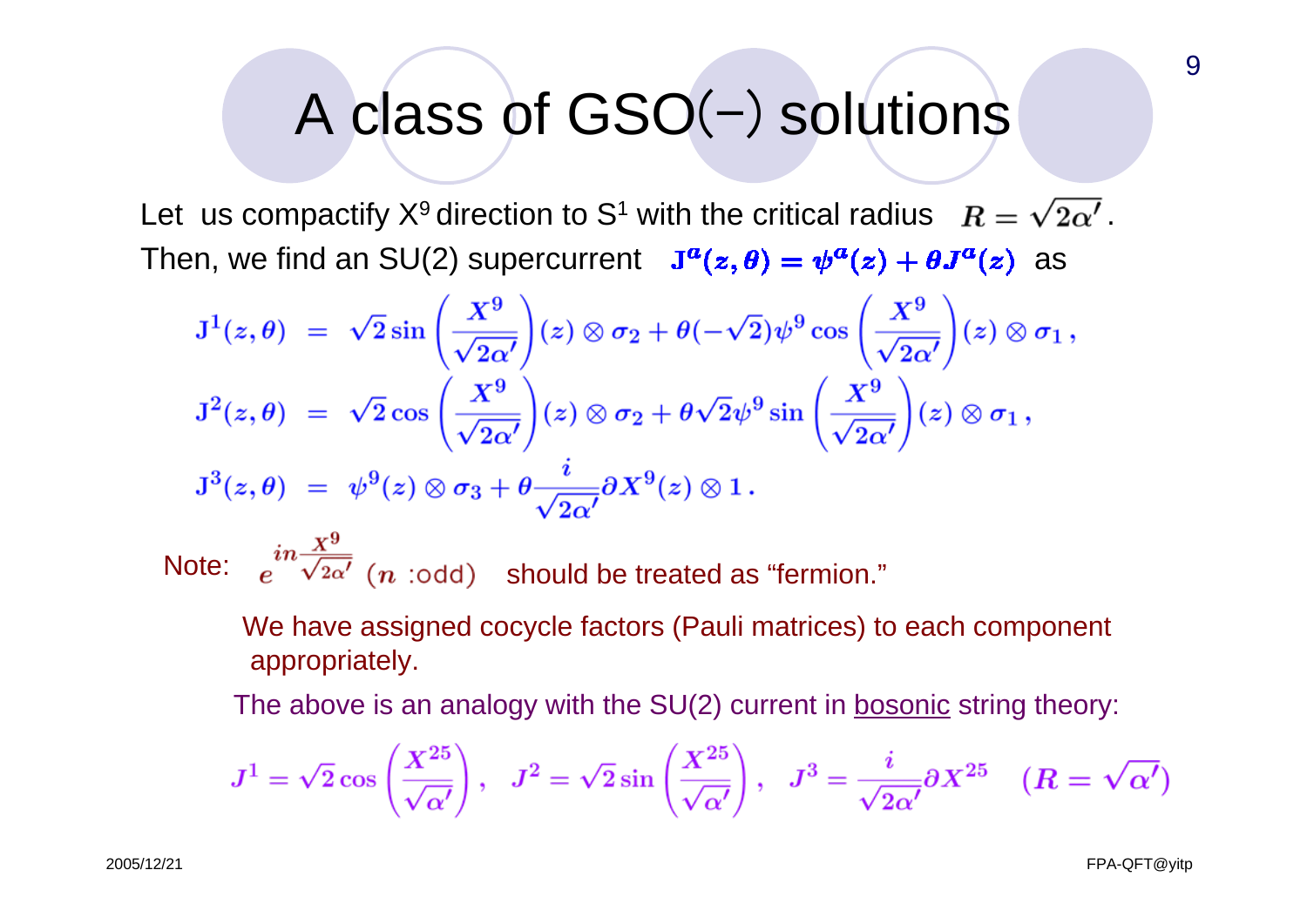Actually, we can check the SU(2) supercurrent algebra with  
\n
$$
\Omega^{ab} = 2\delta^{a,b}, \quad f^{ab}_{c} = -i\epsilon_{abc} \quad \text{and we have}
$$
\n
$$
T^{9}(z) = \left(-\frac{1}{4\alpha'}(\partial X^{9})^{2}(z) - \frac{1}{2}\psi^{9}\partial\psi^{9}(z)\right) \otimes 1, \quad G^{9}(z) = \frac{i}{\sqrt{2\alpha'}}\psi^{9}\partial X^{9}(z) \otimes \sigma_{3}.
$$
\nwhich satisfies super Virasoro algebra with  $c = \frac{3}{2}$ .  
\nThen, we can construct a solution to EOM  $\hat{\eta}_{0}(e^{-\hat{\Phi}}\hat{Q}_{\text{B}}e^{\hat{\Phi}}) = 0$ :  
\n
$$
\hat{\Phi}_{0} = -\tilde{V}_{L}^{a}(F_{a})I,
$$
\n
$$
\tilde{V}_{L}^{a}(F_{a}) \equiv \int_{C_{\text{left}}}\frac{dz}{2\pi i}F_{a}(z)\tilde{v}^{a}(z), \quad F_{a}(-1/z) = z^{2}F_{a}(z),
$$
\n
$$
\tilde{v}^{a}(z) \equiv \frac{1}{\sqrt{2}}(c\xi e^{-\phi} \otimes \sigma_{3})\psi^{a}(z), \quad a = 1, 2, 3.
$$

Around this solution, the new BRST operator is

$$
\begin{split} &\hat{Q}'_{\text{B}}\hat{A} \\ &= \hat{Q}_{\text{B}}\hat{A} + \left[ \left( -V_L^a(F_a) + \frac{1}{4}C_L(F_aF_a) \right)I \right] * \hat{A} - (-1)^{\text{gh}(\hat{A})}\hat{A} * \left[ \left( -V_L^a(F_a) + \frac{1}{4}C_L(F_aF_a) \right)I \right] \\ &= \left( (Q_{\text{B}} + \frac{1}{4}C(F_aF_a))\sigma_3 - V^3(F_3) - V_L^1(F_1) - V_L^2(F_2) - (-1)^{\hat{F}+\hat{n}}(V_R^1(F_1) + V_R^2(F_2)) \right)\hat{A}. \end{split}
$$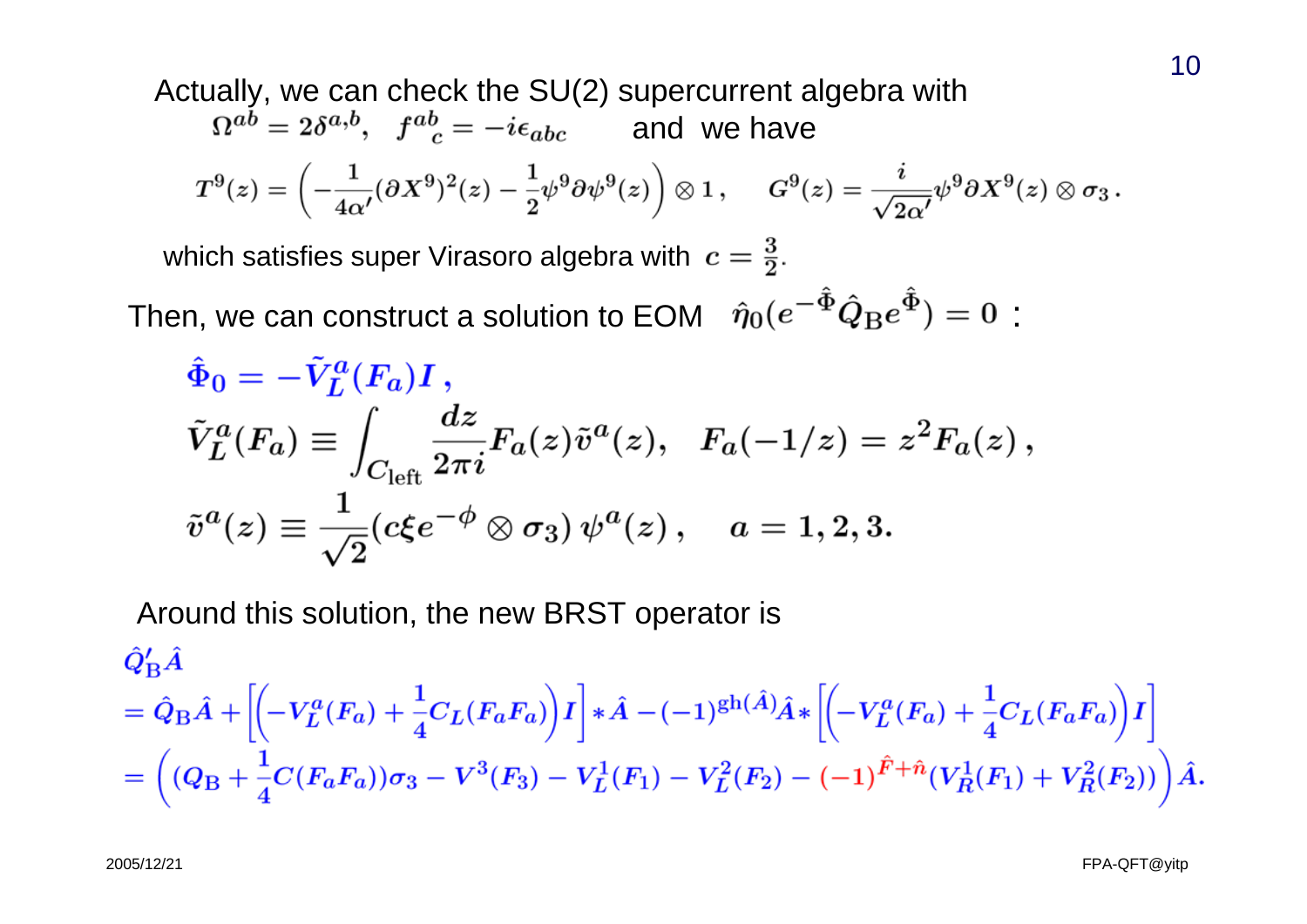Here, 
$$
V_{L/R}^a(F) = \int_{C_{\text{left/right}}} \frac{dz}{2\pi i} F(z) v^a(z)
$$
,  
\n
$$
v^a(z) \equiv [\hat{Q}_B, \tilde{v}^a(z)] = \frac{1}{\sqrt{2}} c \sigma_3 J^a(z) + \frac{1}{\sqrt{2}} \eta e^{\phi} \psi^a(z), \quad a = 1, 2, 3.
$$
\n
$$
\hat{n} = \oint \frac{dz}{2\pi i} \frac{i}{\sqrt{2\alpha'}} \partial X^9(z) \quad \text{:\,momentum along the } X^9 \text{ direction.}
$$
\n
$$
(-1)^{\hat{F}} : \text{GSO}(\pm) \text{ which is given by } \quad \hat{F} = \oint \frac{dz}{2\pi i} \left( \sum_{k=1}^5 : \psi_+^k \psi_-^k : (z) - \partial \phi(z) \right),
$$
\n
$$
\psi_{\pm}^1 \equiv \frac{i}{\sqrt{2}} (\psi^0 \pm \psi^1), \quad \psi_{\pm}^k \equiv \frac{1}{\sqrt{2}} (\psi^{2k-2} \pm i \psi^{2k-1}),
$$
\n
$$
k = 2, 3, 4, 5.
$$

We can discuss physics around the solution  $\hat{\Phi}_0$ by investigating the obtained new BRST operator:  $\hat{Q}'_{\text{B}}$ .

In particular, let us consider a solution given by  $F_a(z) = \delta_a^1 F(z)$ 

and 
$$
\tilde{v}^1(z) = -ic\xi e^{-\phi} \sin\left(\frac{X^9}{\sqrt{2\alpha'}}\right)(z) \otimes \sigma_1
$$
 in the following.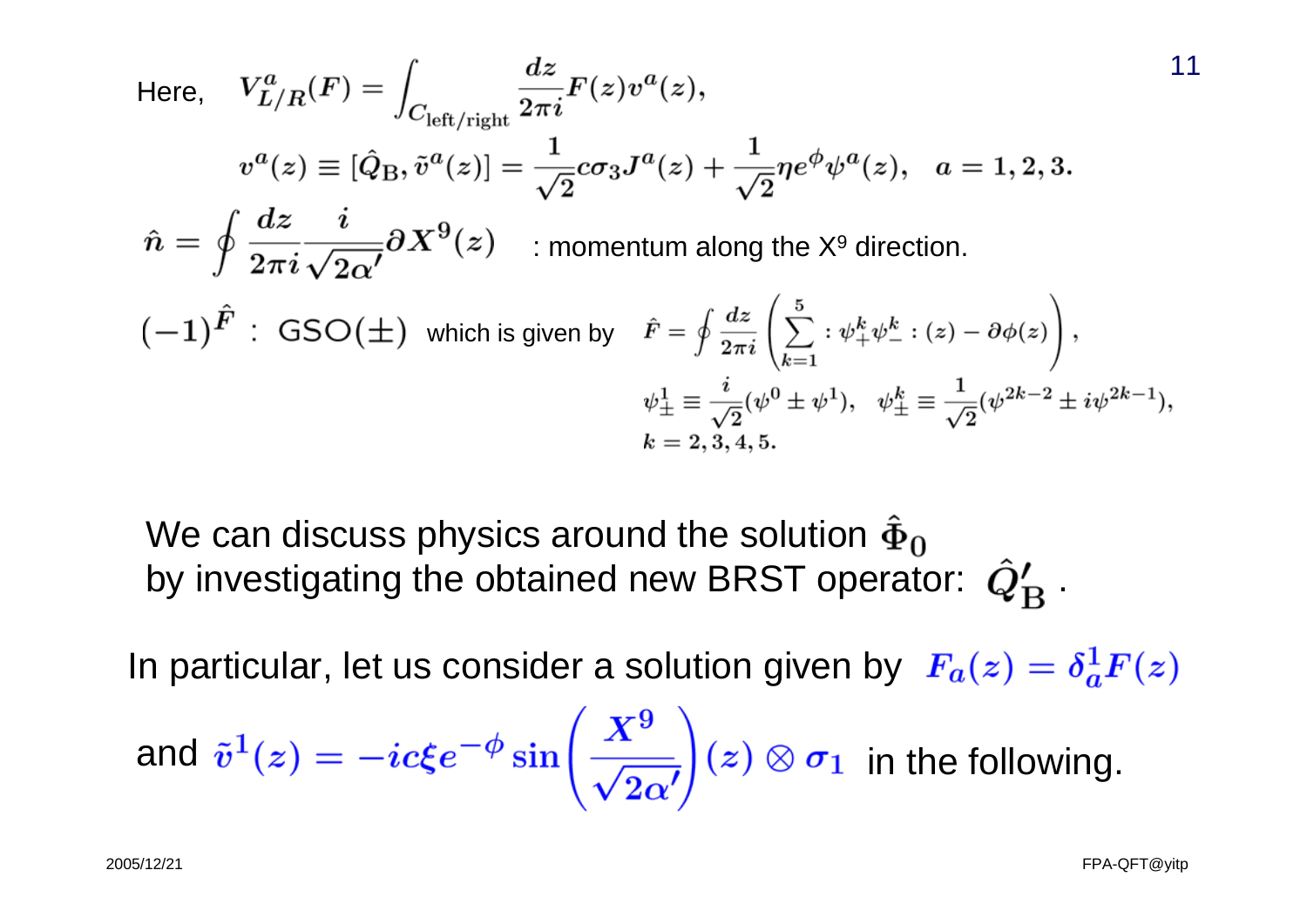Technically, we use fermionization and rebosonization method after Sen's argument in the context of CFT. Namely,

$$
e^{\pm \frac{i}{\sqrt{2\alpha'}} X^9(z)} = \frac{1}{\sqrt{2}} (\xi^9(z) \pm i\eta^9(z)) \otimes \tau_1 \qquad : (\psi^9, X^9) \to (\psi^9, \xi^9, \eta^9)
$$
  
\n
$$
\xi^9(z) \pm i\psi^9(z) = \sqrt{2}e^{\pm \frac{i}{\sqrt{2\alpha'}}\phi^9(z)} \otimes \tilde{\tau}_1 \qquad : (\psi^9, \xi^9, \eta^9) \to (\phi^9, \eta^9)
$$
  
\nwhere we introduce Pauli matrices  $\tau_i, \tilde{\tau}_i$   $(i = 1, 2, 3)$  as cocycle factors.  
\nThen, the new BRST operator can be rewritten as  
\n
$$
\hat{Q}'_B = (Q_B + \frac{1}{4}C(F^2))\sigma_3 - V_L^1(F) - (-1)^{\hat{F}+\hat{n}}V_R^1(F)
$$
\n
$$
e^{-\frac{i}{2\sqrt{\alpha'}}(\phi_L^9(F) + \phi_R^9(F))\sigma_1\tau_2} \hat{Q}_B e^{\frac{i}{2\sqrt{\alpha'}}(\phi_L^9(F) + \phi_R^9(F))\sigma_1\tau_2}
$$
\nfor  $(-1)^{\hat{F}+\hat{n}} = +1$   
\n
$$
e^{-\frac{i}{2\sqrt{\alpha'}}(\phi_L^9(F) - \phi_R^9(F))\sigma_1\tau_2} \hat{Q}_B e^{\frac{i}{2\sqrt{\alpha'}}(\phi_L^9(F) - \phi_R^9(F))\sigma_1\tau_2}
$$
\nfor  $(-1)^{\hat{F}+\hat{n}} = -1$ 

where

$$
\phi_{L/R}^9(F) \equiv \int_{C_{\rm left/right}} \frac{dz}{2\pi i} F(z) \phi^9(z).
$$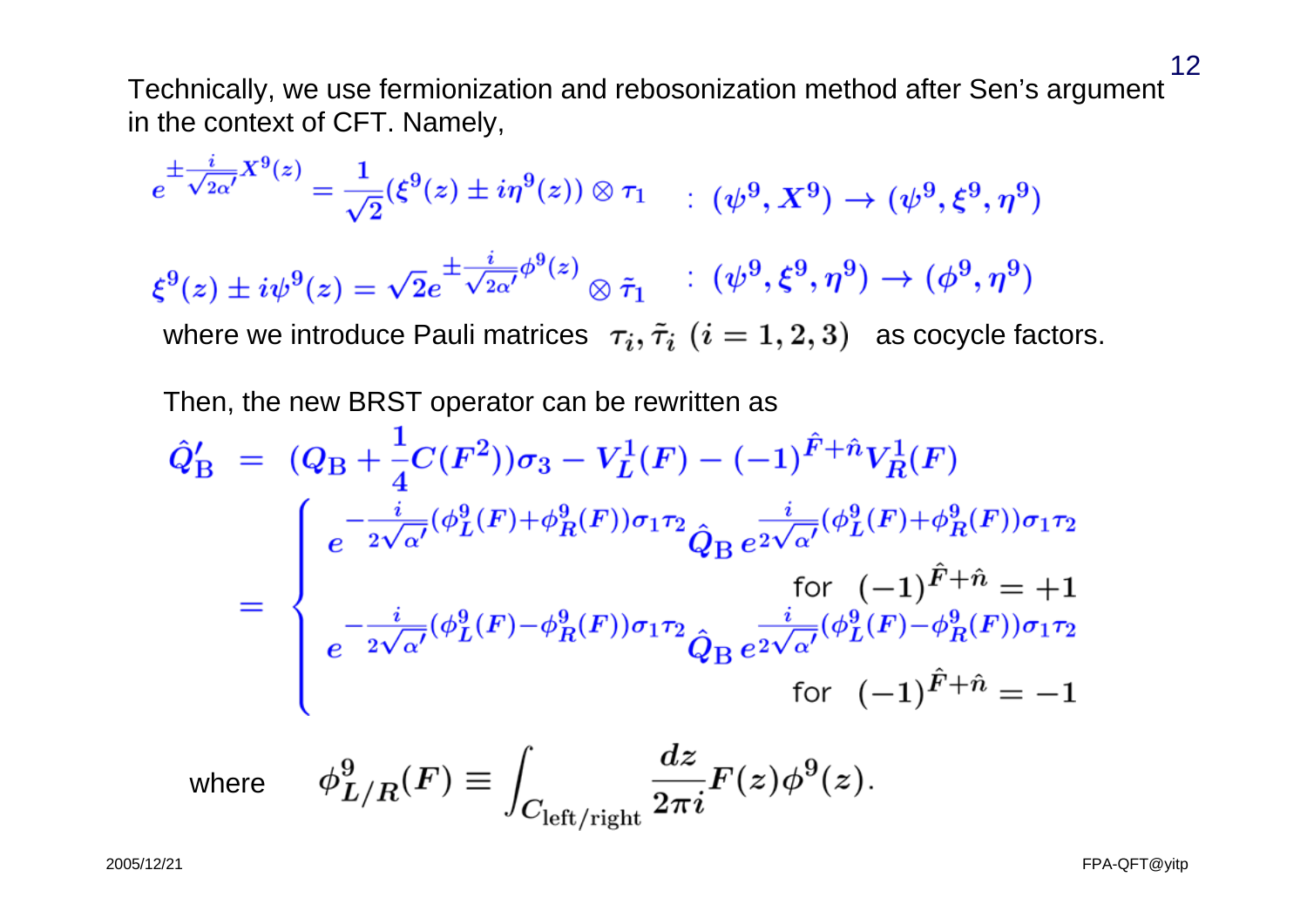This expression implies that our solution induces a string field redefinition:

$$
\hat{\Phi}'' = e^{\frac{i}{2\sqrt{\alpha'}}\phi_L^9(F)I\sigma_1\tau_2} * \hat{\Phi}' * e^{-\frac{i}{2\sqrt{\alpha'}}\phi_L^9(F)I\sigma_1\tau_2}
$$
\n
$$
= \begin{cases}\n\frac{i}{e^{2\sqrt{\alpha'}}}(\phi_L^9(F) + \phi_R^9(F))\sigma_1\tau_2 \\ \frac{i}{e^{2\sqrt{\alpha'}}}(\phi_L^9(F) - \phi_R^9(F))\sigma_1\tau_2 \\ \frac{i}{e^{2\sqrt{\alpha'}}}(\phi_L^9(F) - \phi_R^9(F))\sigma_1\tau_2 \\ \hat{\Phi}' \quad \text{for} \quad (-1)^{\hat{F} + \hat{n}} = -1\n\end{cases}
$$

in the sense that the action can be rewritten as

$$
S[\hat{Q}_{\mathrm{B}};\hat{\Phi}] \;\; = \;\; S[\hat{Q}_{\mathrm{B}};\hat{\Phi}_0] + S[\hat{Q}_{\mathrm{B}}';\hat{\Phi}'] = S[\hat{Q}_{\mathrm{B}};\hat{\Phi}''] . \nonumber \\ \phantom{S[\hat{Q}_{\mathrm{B}};\hat{\Phi}]}{}_{0} \;\; (\; e^{\hat{\Phi}} = e^{\hat{\Phi}_0} e^{\hat{\Phi}'}\; )
$$

Due to  $\int_{C_1} \frac{dz}{2\pi i} F(z) + \int_{C_1} \frac{dz}{2\pi i} F(z) = 0$  by construction of the solution:  $F(-1/z) = z^2 F(z)$ does not include  $\phi^{\sigma}_{0}$  : zero mode of  $\phi^{\sigma}$  .

On the other hand,  $\phi_L^9(F) - \phi_R^9(F) = 2f\hat{\phi}_0^9 + \cdots$  where  $f \equiv \int_{C_1} \frac{dz}{2\pi i} F(z)$ .

 $\phi^9$ -momentum changes by  $\pm \frac{f}{\sqrt{\alpha'}}$  in  $(-1)^{\hat{F}+\hat{n}} = -1$  sector by the field redefinition.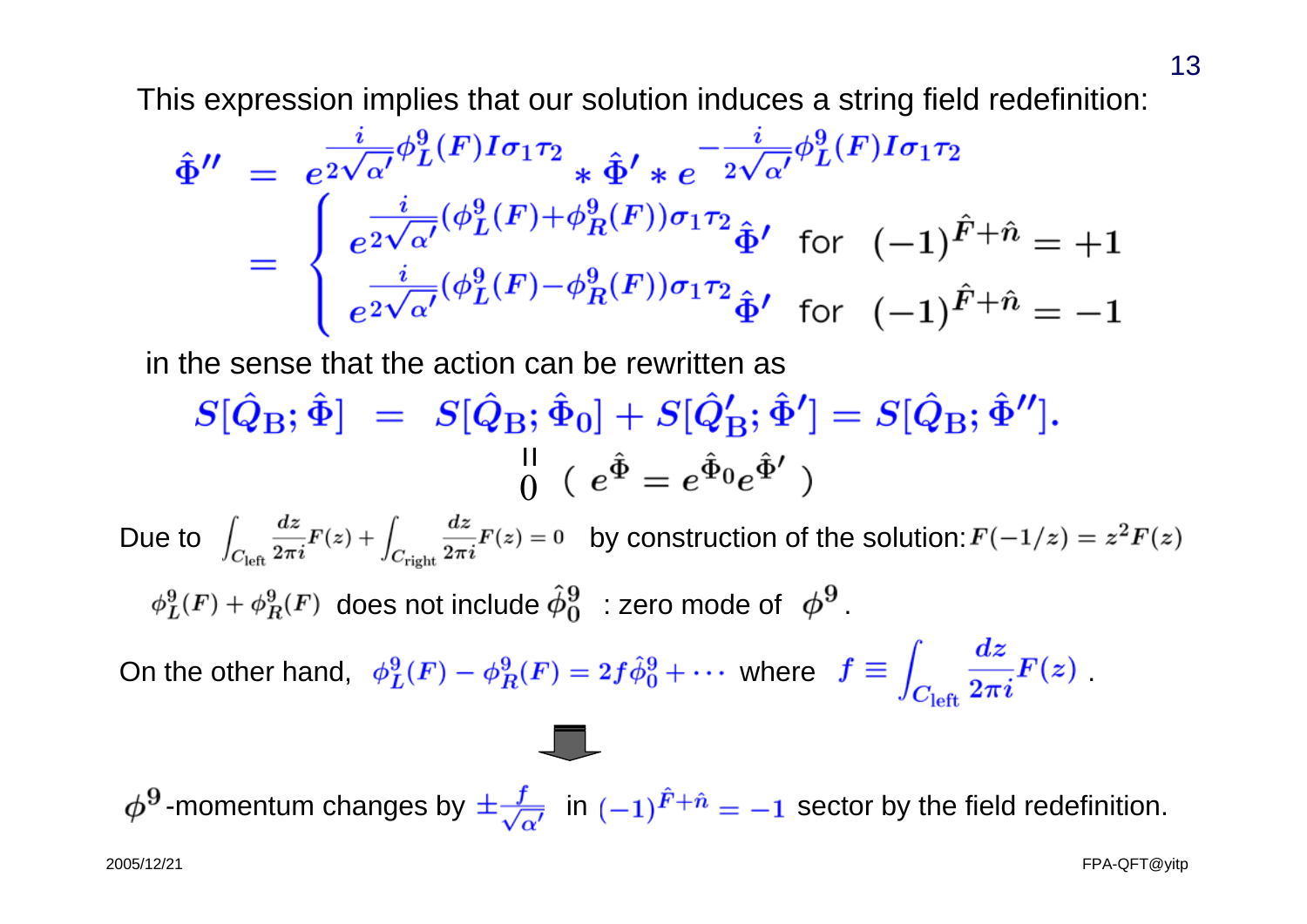#### • Critical value of  $\bm{f}$

In the case of  $f = \frac{1}{\sqrt{2}}$ ,  $(m \in \mathbb{Z})$ , all states in  $(-1)^{r+n} = -1$  sector change into  $(-1)^{\hat{F}+\hat{n}} = +1$  and all states in  $(-1)^{\hat{F}+\hat{n}} = +1$  remain because  $(-1)^{\hat{F}+\hat{n}}e^{i\frac{2m+1}{\sqrt{2\alpha'}}\hat{\phi}^9_0}(-1)^{-(\hat{F}+\hat{n})} = -e^{i\frac{2m+1}{\sqrt{2\alpha'}}\hat{\phi}^9_0}.$ 

Furthermore, the redefined string field has the following structure:  $\hat{\Phi}'' = \Psi_{+}^{e} \otimes 1 \otimes 1 \otimes 1 + \Psi_{+}^{\prime e} \otimes 1 \otimes \tau_1 \otimes \tilde{\tau}_1 + \Psi_{-}^{0} \otimes \sigma_1 \otimes \tau_2 \otimes \tilde{\tau}_1 + \Psi_{-}^{\prime o} \otimes \sigma_1 \otimes \tau_3 \otimes 1$ where superscript e/o denotes  $\hat{n}$  and subscript  $\pm$  denotes  $(-1)^{\hat{F}}$ .

And in this expression we should represent the derivations as

$$
\hat{Q}_{\mathrm{B}} = Q_{\mathrm{B}} \otimes \sigma_3 \otimes \tau_3 \otimes \tilde{\tau}_3, \quad \hat{\eta}_0 = \eta_0 \otimes \sigma_3 \otimes \tau_3 \otimes \tilde{\tau}_3.
$$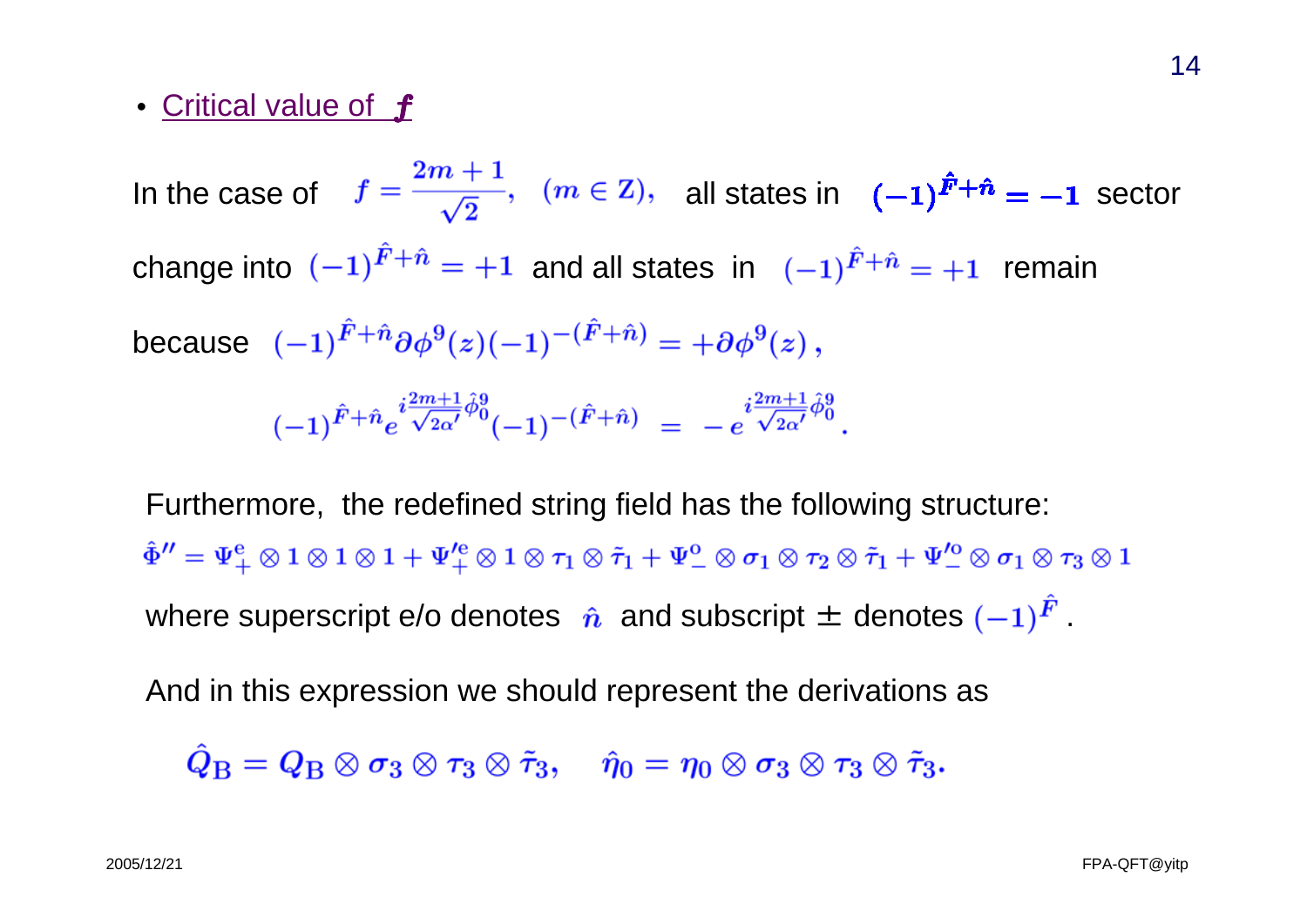This redefined action  $\, {\bm S}[{\bm Q}_{\bf B};\Phi''] \,$  has the same structure as  $\hat{Q}_{\rm B} = Q_{\rm B} \otimes \sigma_3 \otimes 1, \quad \hat{\eta}_0 = \eta_0 \otimes \sigma_3 \otimes 1,$  $\hat{\Phi}'' = \Psi_{+}^{e} \otimes 1 \otimes 1 + \Psi_{+}'^{e} \otimes 1 \otimes \tau_3 + \Psi_{-}^{o} \otimes \sigma_1 \otimes \tau_1 + \Psi_{-}'^{o} \otimes \sigma_1 \otimes \tau_2.$ If we regard  $\sigma_i / \tau_i$  as internal / external CP factor, and take T-dual picture (momentum  $\longleftrightarrow$  winding), this action represents super SFT on a D-braneanti-D-brane system, in which a D-brane and an anti-D-brane are situated at antipodal points along the circle.



non-BPS D-brane

D-brane-anti-D-brane

This picture is consistent with Sen's statement (1998) using boundary CFT!